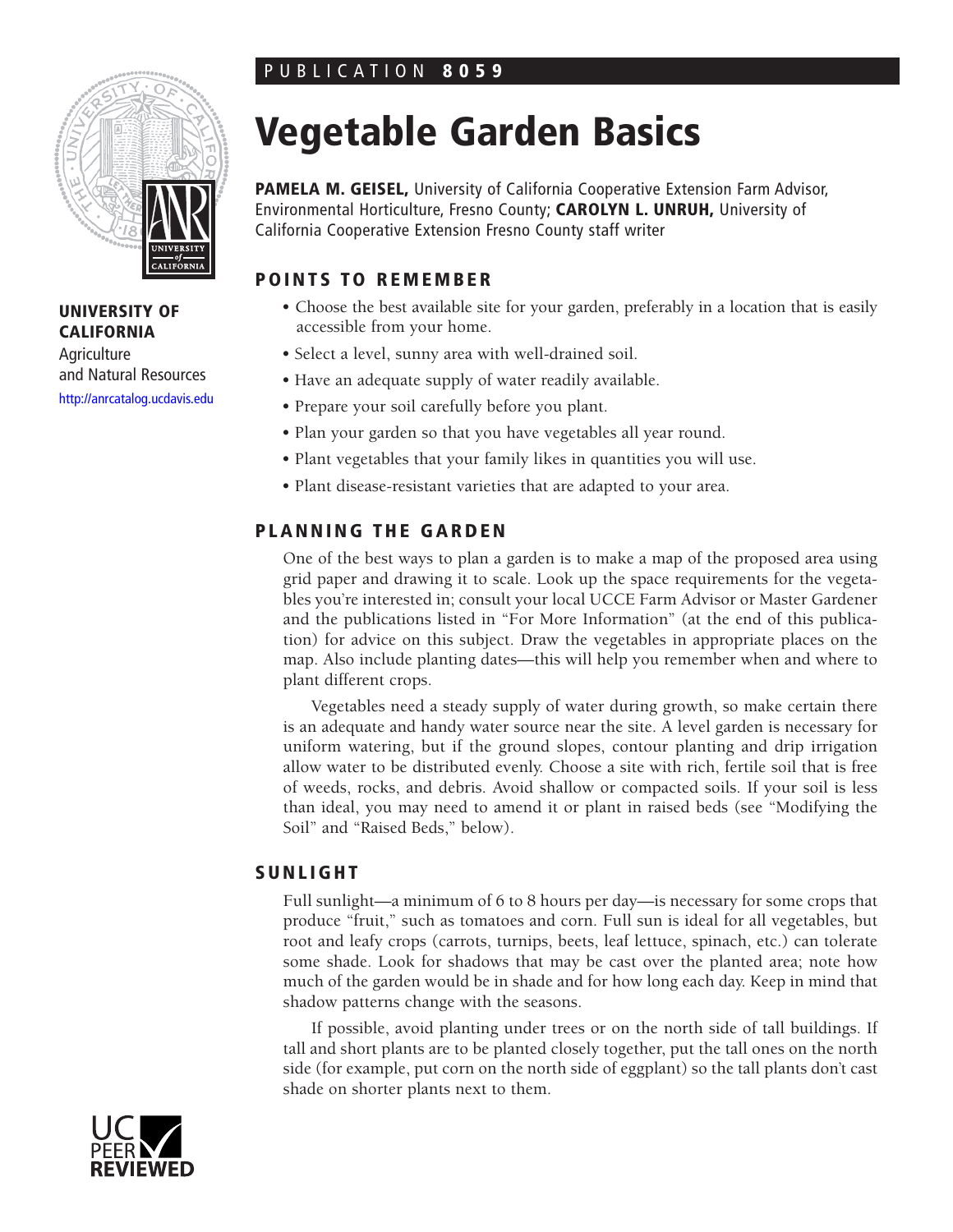### **PREPARING THE SEEDBED**

Soil should be spaded or rototilled when it is moist but not wet. A good time to do this is in autumn before rain begins; it can be done again in spring if necessary. Work the soil about 6 to 10 inches (15 to 25 cm) deep, but avoid bringing subsoil to the surface. While working the soil, add preplant fertilizer (see "Fertilization," below). Rake the turned seedbed in several directions while it is still soft and full of moisture, so that any large clods or layered soils are broken up. The soil should have a uniform texture to a depth of 6 to 10 inches (15 to 25 cm).

Large dirt clods cause poor germination because seeds planted in or under them have little contact with the soil or may be buried too deeply. If the soil is too wet, it will be difficult to break up the large clods. In this case, allow it to dry a few days and try again. You may have to rake and dry the soil several times to achieve the desired soil condition, but be patient and take your time. If the soil has hard, dry clods, wet them and then start working them down. Level the soil after it has reached the desired texture.

#### **MODIFYING THE SOIL**

The ideal soil is a loam, one whose texture is not too light (sand) or too heavy (clay). No soil is perfect, but try to use the best soil that you can find. Very light or very heavy soils can be modified with organic amendments to increase their water-holding capacity or to improve drainage.

Light, sandy soils are generally very low in organic matter and water-holding capacity. Adding large amounts of organic matter, such as humus, compost, or wellrotted manure, to light soil increases its water-holding capacity and the percentage of organic content. Adding organic matter helps make heavy soils more friable (crumbly), improving water infiltration and root penetration. It also serves as filler to increase the number of large pore spaces in the soil.

To be effective, large amounts of organic matter are necessary—about one-third by volume of soil is often desirable, and less than 20 percent is often ineffective. Humus, compost, composted manure, or green materials like almond hulls or grape or apple pumice are most desirable because they help maintain good soil structure over time. Work a 2- to 4-inch (5- to 10-cm) layer of this material into the top 1 foot (30 cm) of soil and allow it to sit for a week or two before planting.

If high-carbon materials (peat moss, straw, shredded bark) are used, add extra nitrogen at the rate of 0.5 pound of actual nitrogen per 10 cubic feet (about 210 g per 0.25 m<sup>3</sup>) of organic material (see "Fertilization," below). This extra nitrogen feeds the organisms that reduce (decay) the organic matter, whose activity would otherwise rob nitrogen from the plants.

#### **RAISED BEDS**

Raised beds are frequently desirable, even though a great deal of organic material may be used in their construction. Planting in raised beds allows excess moisture to drain out of the soil and also permits air to move around the plant roots, reducing the potential for rot.

Raised beds are commonly used in California and can make gardening easier for you. The simplest raised bed is soil mounded between two parallel furrows or irrigation ditches. The furrows also provide walking space between plant rows.

The simplest raised beds are made of mounded soil 20 to 60 inches (0.5 to 1.5 m) wide from the center of one ditch to the center of the other. The actual dimensions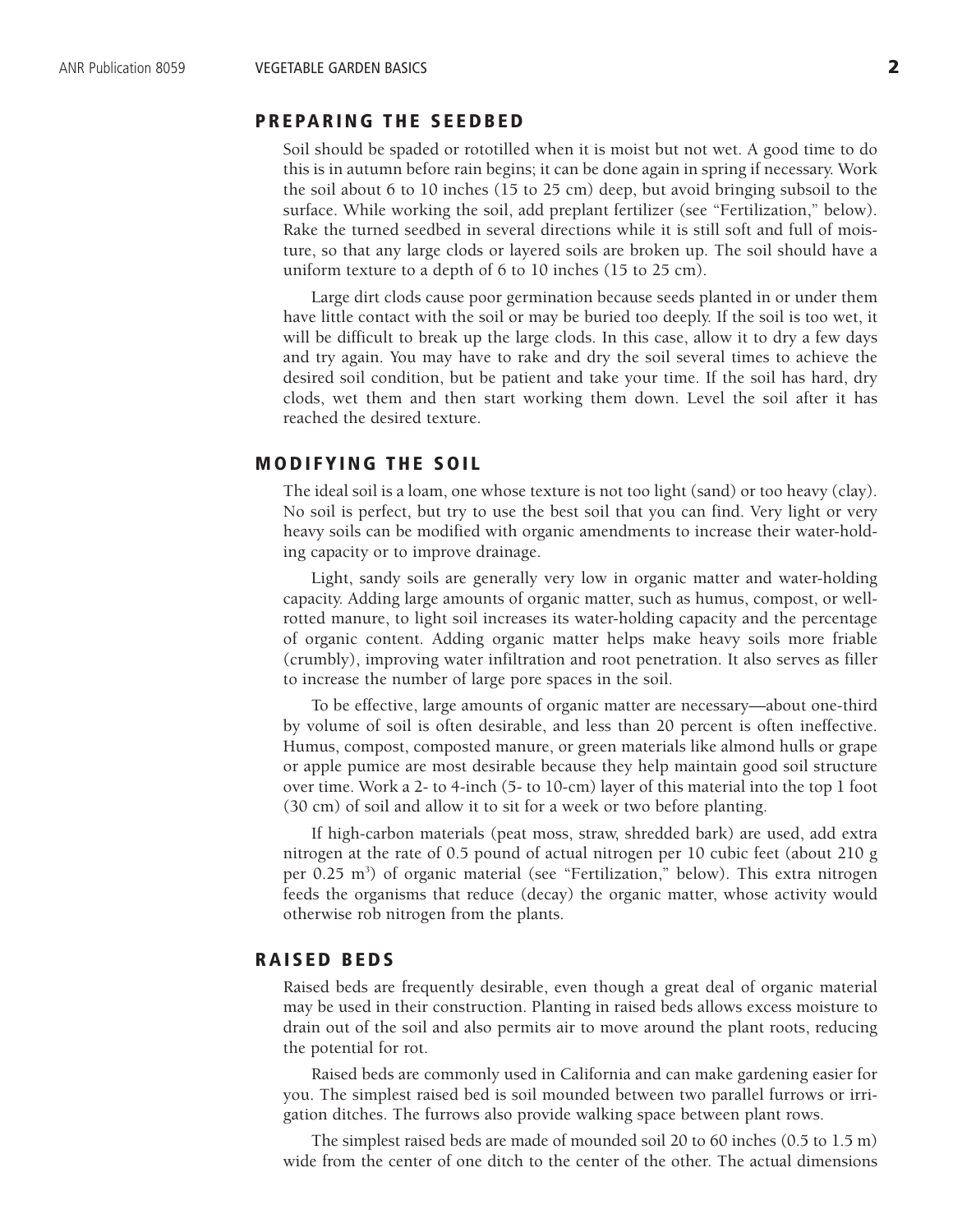will depend on the soil, irrigation methods, cultural practices, and what is to be planted. A common width is 30 inches (0.75 m): a single row of cabbage or beans, or two rows of carrots or beets, can be planted in a bed this wide. For spreading plants such as tomatoes and squash, a 48- to 60-inch (1.2- to 1.5-m) bed is more desirable. If the garden slopes, beds should run north and south so that both sides will get equal sunlight—this is particularly desirable for winter gardens.

Raised beds may be reinforced by a wooden frame, particularly if the soil is heavy or poorly drained. Raised beds with wooden sides offer many advantages other than improved drainage. The soil absorbs water better and warms up sooner in the spring. The wooden sides of the bed offer a good place to fasten markers or stakes for trellises. If gophers are a problem, wire can be placed under the bed before it is filled with soil.

To build a reinforced, or "boxed," raised bed, use 2-by-12 redwood planks for the sides and ends and fill with modified or amended soil. A boxed raised bed should probably not be more than 4 feet (1.2 m) wide for ease in planting and care, but it may be as narrow as 12 inches (30 cm) if space is limited.

The soil in a boxed raised bed may be composed of any good potting mix or modified soil, depending on the materials at hand. One-third to one-half of the mix can be your regular soil, and the remainder may be compost or other organic material. If good-quality loam topsoil is available, less organic matter is needed. The soil must be dry when mixed with the organic matter, and clumps of compost or clods of soil must be broken up and uniformly mixed before placing in the bed.

After the soil is mixed and placed in the bed, build a path around the bed for use in wet weather. A permanent sprinkler system or a faucet for irrigation hoses can be attached to the outside of the bed at a convenient location. Plants in a raised bed can be placed closer together for higher yields, but avoid overcrowding.

#### **W ATER**

For optimal plant growth, the soil should remain evenly moist as plants mature; try to avoid alternating wet and dry soil conditions. Although deep irrigation is preferable because it promotes deeper root growth, you may need to provide frequent, light irrigations, especially for shallow-rooted crops such as lettuce or corn. As a general rule, water should be applied when the top 1 to 2 inches (2.5 to 5 cm) of the soil have dried out. Your watering schedule will vary according to your soil and weather conditions.

Using a layer of mulch around plants helps conserve soil moisture and reduces the frequency of irrigation, and it also discourages the growth of weeds. However, be sure that adequate water is able to move through the mulch layer into the root zone of the plants.

Furrow irrigation provides ample water to the root zone but results in considerable water loss through evaporation and may make the soil so soggy that you cannot work in the garden until the soil surface dries. Overhead watering with a hose, watering can, or sprinkler is usually considered the least efficient irrigation method. Much of the water is lost through evaporation, and some will fall on soil away from the roots and provide moisture to weeds. Additionally, water that falls on the foliage may contribute to leaf diseases. The best results are usually obtained by using drip tape or soaker hoses, which slowly supply water directly to the plant roots with minimal loss through evaporation and little water contact with the foliage.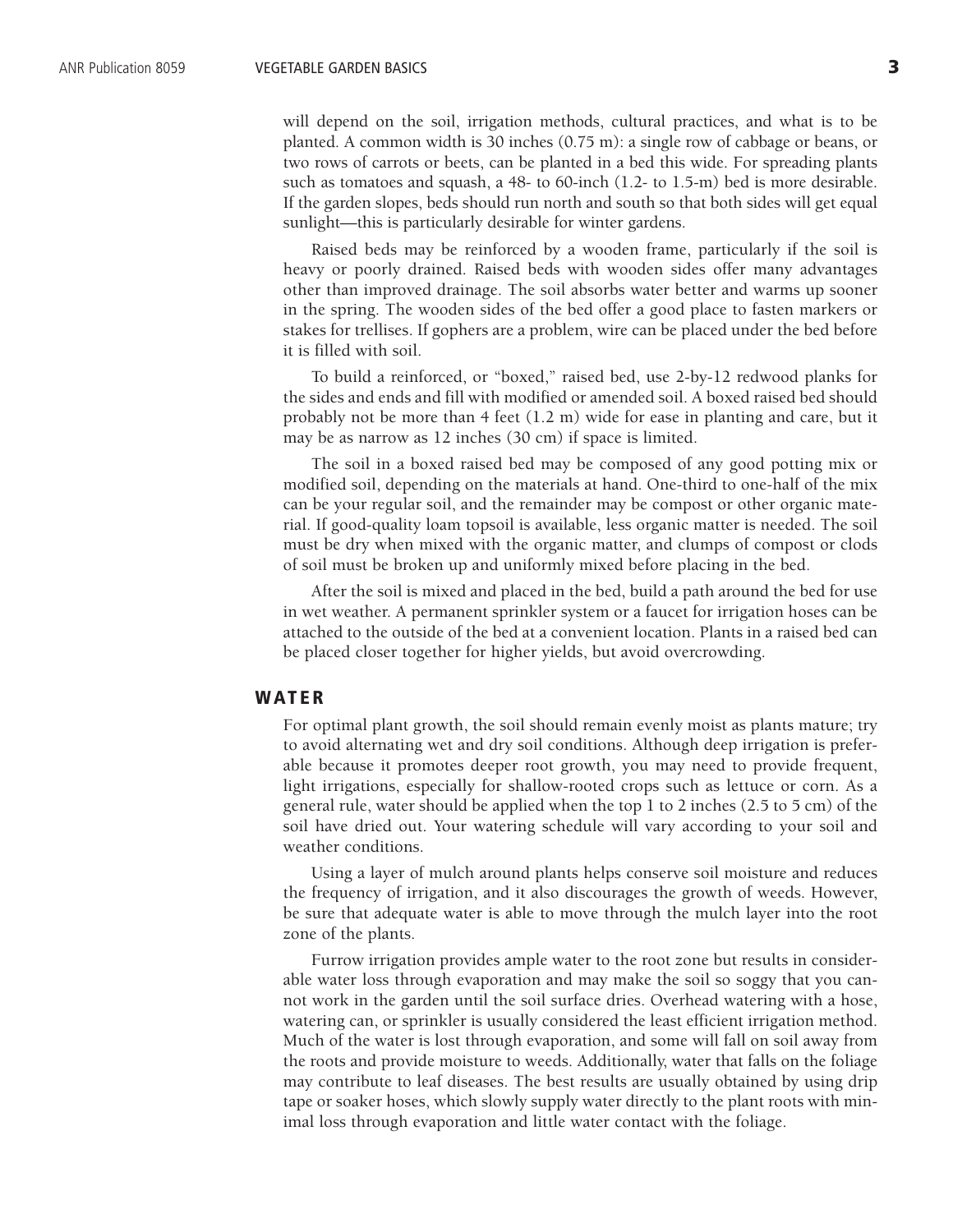#### **FERTILIZATION**

Nitrogen is naturally low in almost all California soils, and soil in many regions of the state is also low in phosphorus, so these nutrients should be added to the soil before planting. Most California soils have adequate amounts of other essential plant nutrients, but continued poor growth of vegetables, weeds, and other plants may indicate a deficiency of one or more nutrients. Soil tests, or consultation with a UCCE Farm Advisor or Master Gardener, can help you decide whether other nutrients are needed.

By law, the guaranteed content of a fertilizer must be printed on the bag or box. This content is expressed as the percentages of nitrogen (N), phosphorus (P), and potassium (K). For example, ammonium sulfate is labeled as 21-0-0: 21 percent by weight of nitrogen, and no phosphorus or potassium. To find out how much fertilizer would be needed to apply a certain amount of nutrient, divide the amount of nutrient needed by the percentage given on the bag. For example, to apply 0.5 pound of actual nitrogen using ammonium sulfate (21-0-0), divide 0.5 by 21% (or 0.21). The result is that about 2.4 pounds of ammonium sulfate would be needed.

A preplant (before planting) fertilizer application of a combination of nitrogen and phosphorus should be worked into the soil as the seedbed is being prepared. A basic commercial fertilizer of ammonium phosphate, (16-20-0), is one of the simplest to use for this purpose. Broadcast 2 pounds of this fertilizer per 100 square feet (1 kg per 10 sq m) of garden space and then work it into the planting bed. While additional potassium is not necessary for most California soils, a fertilizer containing this element can be used safely. If used, apply at the rate of 3 pounds of 10-10-5 or 12-12-12 per 100 square feet (1.4 kg per 10 sq m) of garden area.

Soil productivity can also be improved by generous application of manure. Approximately 1 pound of dry steer manure per square foot (4.3 kg per sq m) of garden area is usually sufficient. Chicken manure contains more-concentrated nutrients and, if used, should be applied more sparingly, 1 pound per 5 square feet (1.9 kg per sq m). Manure should be worked uniformly into the top 6 inches (15 cm) of soil several weeks to a month before planting.

Fertilizers may be as effective—in some cases more effective—if they are "banded" at planting time rather than being broadcast and worked into the soil. To band fertilizer, determine where seeds are to be planted and mark the row with a small groove or a string tied from one end of the row to the other. Dig a shallow trench 1 inch (2.5 cm) to one side and 3 inches (7.5 cm) below where the seed is to be placed, then distribute fertilizer evenly in the bottom of this trench and cover it with soil. If furrow irrigation is used, the band should be between the seed row and the irrigation furrow. If irrigation is by sprinkler, either side is acceptable. Use 1.5 pounds of 10-10-5 or 12-12-12 fertilizer per 100 feet (670 g per 30 m) of row.

Most vegetables will respond to "side-dressing" with a nitrogen-containing fertilizer such as ammonium sulfate at the rate of 2 pounds per 100 feet (885 g per 30 m) of row after the plants are 3 to 4 inches (7.5 to 10 cm) high. Side-dressing is done in the same way as banding, using a small furrow between the plants and the irrigation furrow, and covering the fertilizer with soil. If the plants are large, place the side-dressing furrow farther away from them. Irrigate to dissolve the fertilizer so the water will move it down into the root zone of the plants.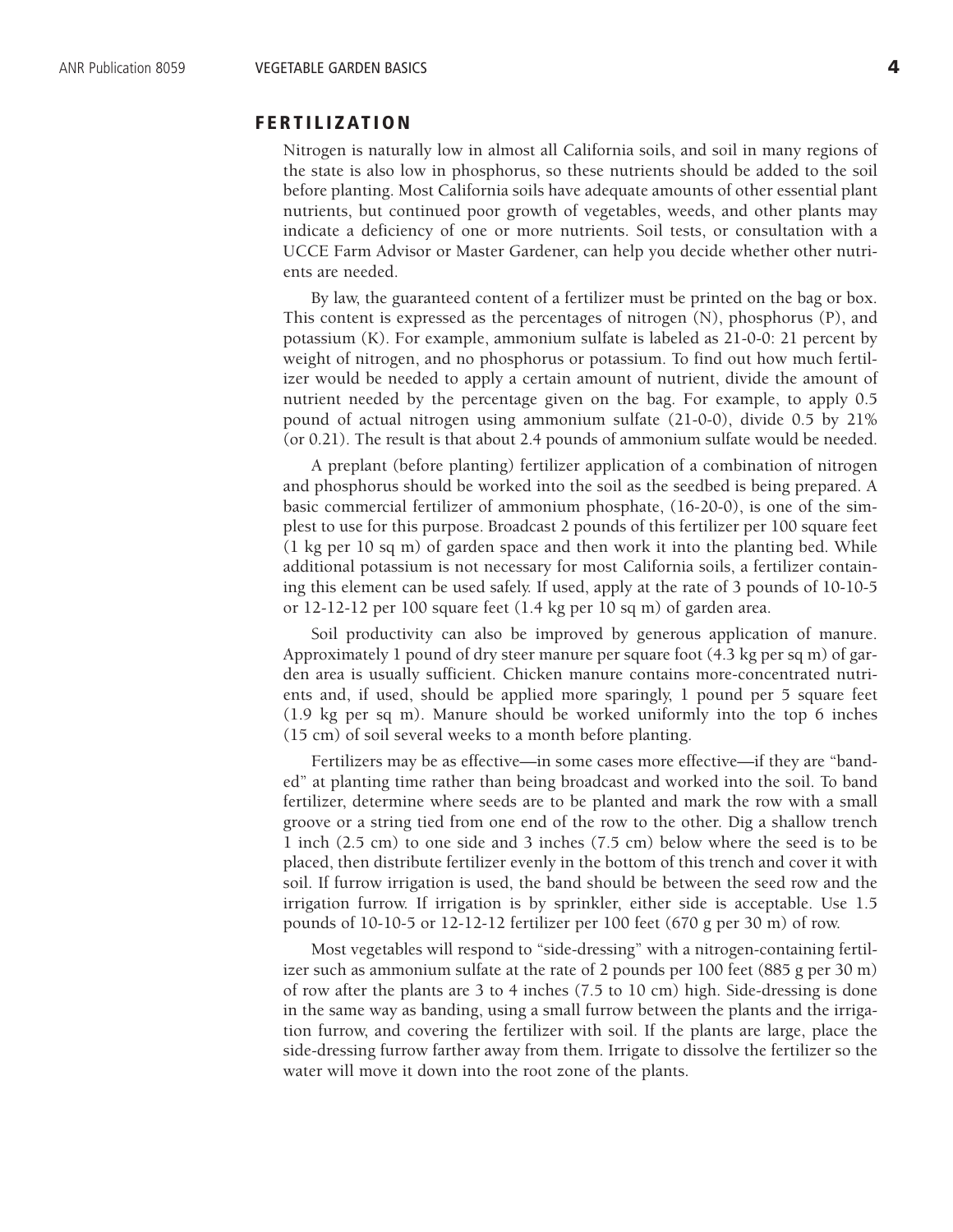#### **TOOLS AND EQUIPMENT**

The following tools are useful in the vegetable garden:

- hand trowel for transplanting
- hoe for digging up weeds or making furrows
- rake for smoothing out soil after spading and for preparing seedbeds
- spade or spading fork for turning soil
- yardstick, twine, and stakes for spacing rows evenly and in straight lines

Clean your tools after using them (a putty knife or wire brush is useful for scraping off dirt) and put a thin coating of oil on them to protect them from rust or corrosion. Keep tools in a dry place; keep cutting tools sharp.

#### **WHAT AND WHERE TO PLANT**

Keep these points in mind when choosing which vegetables to plant.

- Choose vegetables you and your family like to eat.
- Select varieties that do well in your growing area.
- Some crops, like corn, have short harvest periods, so you can make several successive plantings or choose several varieties to stagger harvests. Planting 2 weeks apart in spring results in about 1 week's difference in harvest time in summer.
- If some of your crops have short growing seasons, you may want to plant another crop after harvesting the first. Consult a planting chart for appropriate planting dates (see, for example, chapter 14 of the *California Master Gardener Handbook*).
- Remember that vegetables grown from seed take longer to mature than those grown from transplants. If your grow your own transplants from seed, start them 4 to 6 weeks before the desired planting date.
- To discourage certain soilborne pests, avoid planting the same crop, or crops from the same plant family, in the same place 2 years in a row. If you have a serious problem with root-knot nematodes or root diseases, a more formal rotation schedule may be worthwhile. For example, a 4-year rotation schedule could include tomatoes, corn, legumes, and squash.
- When planting perennials, put them in one corner of the garden so that they won't be disturbed by the more frequent cultivation required by annual vegetables.
- Plant vegetables to best utilize available space. If you have little space, it might be advisable to use varieties that don't become as large as others, or to select varieties that can be grown vertically on trellises or wires.

## **PLANT ADAPTATIONS AND DISEASE RESISTANCE**

Some plants are better adapted to one region than another. Plant recommendations are generally made for large areas of the state, while local climatic conditions may vary considerably. For example, coastal regions generally have mild weather, but some protected areas may have extremely warm summers. Become familiar with the growing periods for your particular area. Consult local UCCE Farm Advisors or Master Gardeners or a neighbor who knows the region if you are new to the neighborhood. In cold-weather areas, you may be able to extend your growing season by using hotcaps, tunnels, or other frost-protection strategies.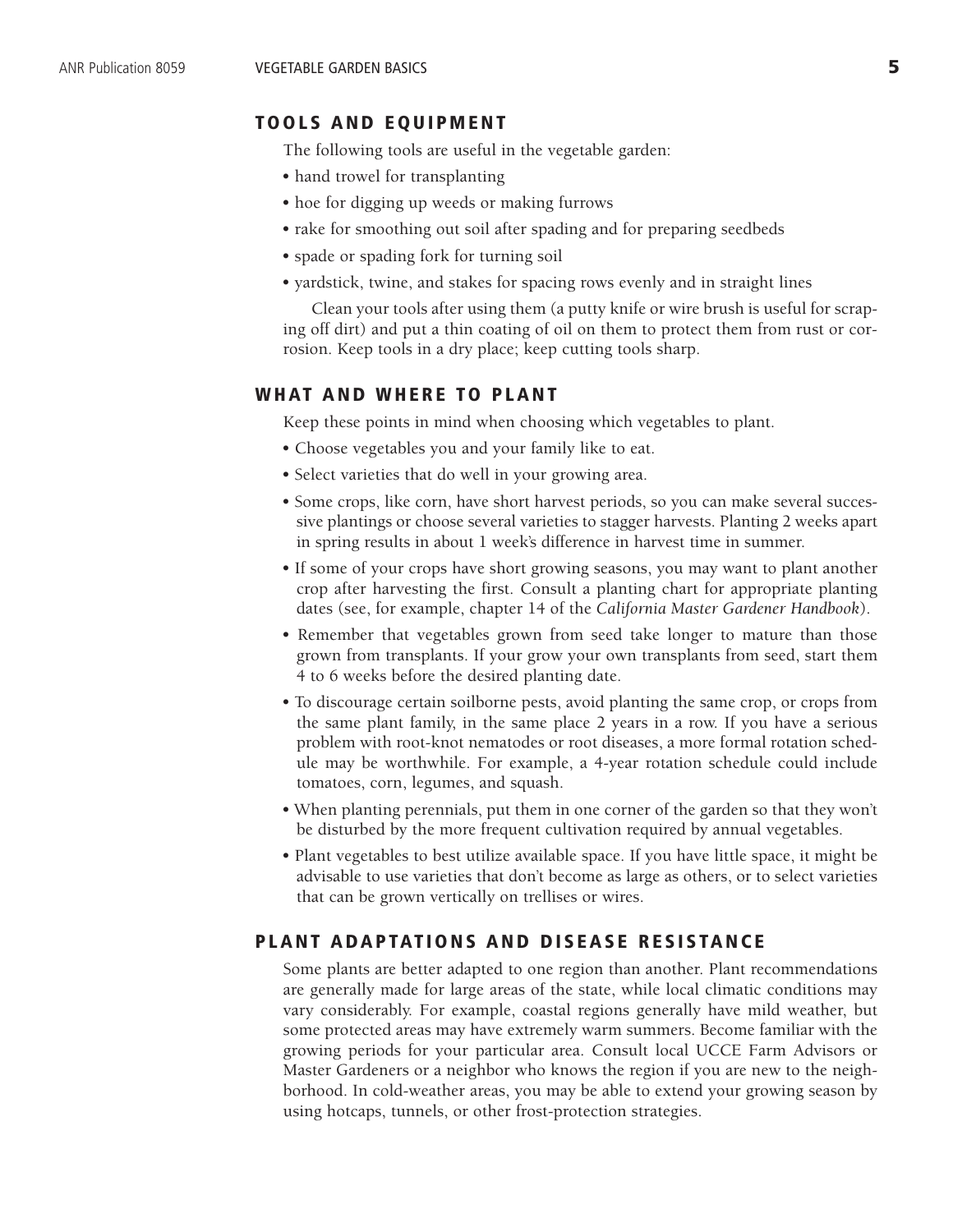In many areas where vegetable farming preceded housing developments, certain diseases or pests may persist in the soil. Verticillium wilt and root-knot nematodes are good examples, although some tomato varieties are resistant to both. Try to ascertain whether these potential problems exist and take steps to eliminate them before planting your garden. Some soil pests can be significantly reduced by solarization, while others require different treatment. Explore the local information before working up your final garden plans.